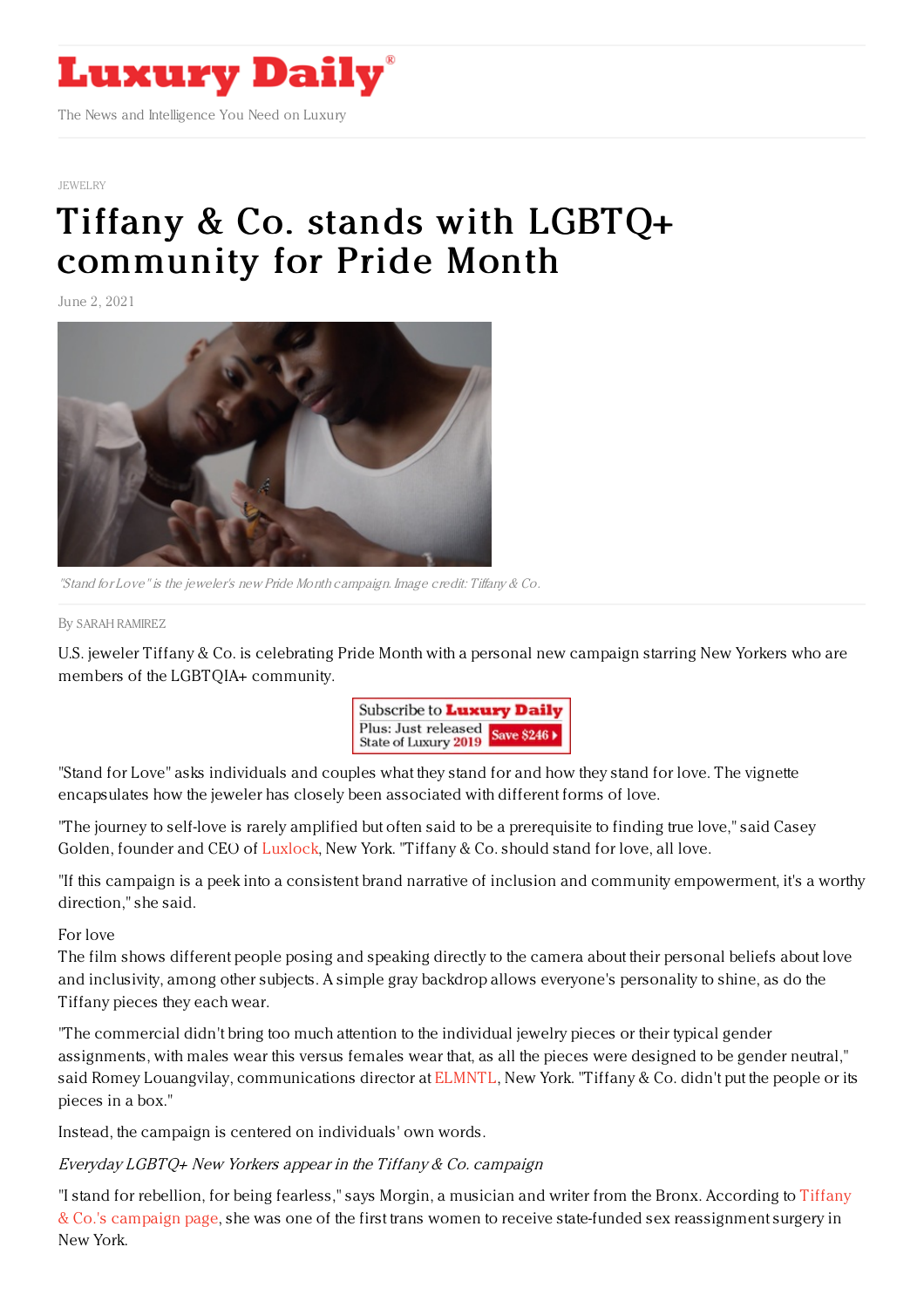Morgin is one of several New York activists centered in the film, which was directed by Will Schluter.

"I really like that Tiffany & Co. used New Yorkers who are part of the LGBTQ+ community, and the brand didn't use stereotypical images of what other people perceive this community is like," Mr. Louangvilay said. "Tiffany & Co. used ethnically and body diverse community members to represent the community in New York."

Many of the proclamations are announced as voiceovers, instead of being spoken directly to the camera. This creates an effect akin to a chorus, with consensus building as the exclamations such as "I stand for those who came before me" and "I stand for how much we have in common" speed up.

In addition to simple poses, some participants are seen dancing or embracing one another. As the film closes, some of the couples exchange tender kisses while others proclaim, "I stand for love."

Tiffany & Co. is also rolling out social media posts featuring the participants with the hashtag #StandForLove. Along with the campaign page, these posts highlight the individuals and offer more authentic details about their experiences and perspectives.



Tiffany & Co. is extending the campaign rollout on social media

"Campaigns are not enough; consumers expect meaningful purpose and community impact on all channels all the time," Ms. Golden said. "Authenticity is grounded in action Pride Month is a celebration of what the brand has done to support the community, how it makes an impact and an opportunity to amplify the company's commitment to breaking down stigmas and encouraging diversity."

As part of the Pride Month effort, the jeweler, through its LGBTQIA+ Employee Resource Group, has made charitable donations to two New York-based nonprofit organizations. The Ali Forney Center works with LGBTQ youth experiencing homelessness and SAGE offers services to LGBT elders.

"It's always a good thing when brands acknowledge an issue important to its customer," Mr. Louangvilay said. "For too long, iconic brands usually remained silent on various issues, so for a brand like Tiffany & Co. to acknowledge Pride Month is important as it also signals that brands need to listen to the concerns of their customers."

## Put a ring on it

The Pride campaign comes as Tiffany & Co. continues to reveal more extensive efforts since its acquisition by French luxury conglomerate LVMH Mot Hennessy Louis Vuitton.